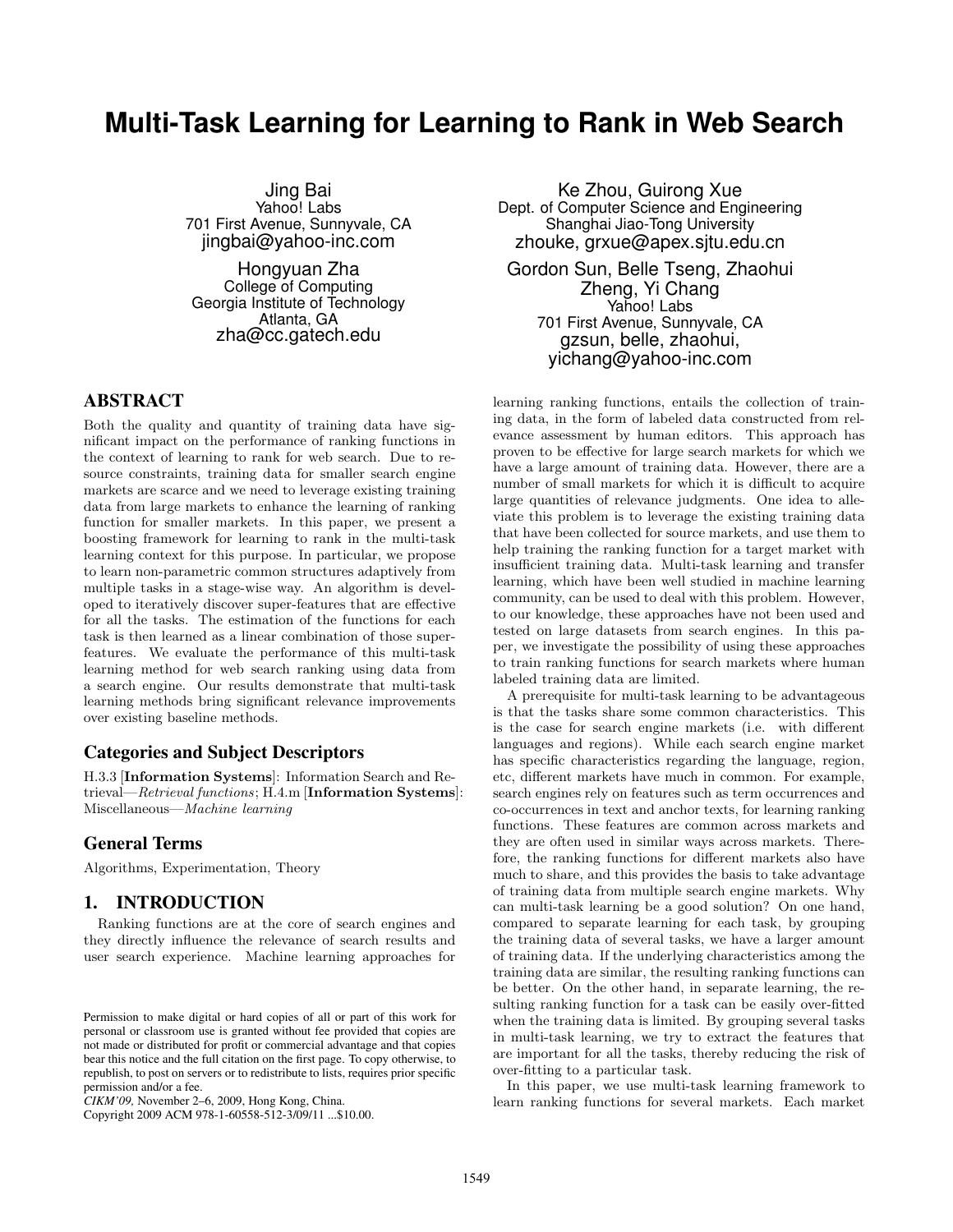is considered as a separate task. In particular, we propose a boosting framework that adaptively learns transferable representations called super-features from multiple tasks. We develop an algorithm that adaptively learns the super-features among multiple tasks in a stage-wise manner similar to that used in gradient boosting [5]. At each iteration, a super-feature is constructed based on the training data from all the tasks and the corresponding coefficients are then learned with respect to each task independently, allowing us to account for differences between tasks. Our experiments show general improvements in search relevance using multi-task learning, not only when we combine markets in the same language or region, but also when we combine markets in different languages and regions.

In the next sections, we will first describe previous studies on learning to rank and multi-task learning. Then our method and experimental results will be presented in detail. Finally, conclusions and future work will be summarized.

### 2. PRIOR WORK

#### 2.1 Learning to Rank

In recent years, ranking problem is frequently formulated as a supervised machine learning problem. These learningto-rank approaches are capable of combining different features to train ranking functions. For example, RankSVM [10] uses support vector machines to learn a ranking function from preference data. RankNet [3] applies neural network and gradient descent to obtain a ranking function. Rank-Boost [11] applies the idea of boosting to construct an efficient ranking function from a set of weak learners. The studies reported in [12] proposed a framework called GBRank using gradient descent in function spaces, which is able to learn relative preference data in web search. However, the above approaches are all proposed to learn a single ranking function for a market. In the case where the training data is limited, they cannot produce a good ranking function.

### 2.2 Multi-Task Learning

Multi-Task learning has been shown to be able to improve the generalization performance through exploring the common structures among multiple tasks and transfer knowledge between related tasks [4, 7]. This method can be generally classified into two groups, which target two types of common structure. The first family of approaches assumes that all functions to be learned for the tasks are similar to each other with respect to some norm [2,7]. In these methods, the common structures are specified through selecting a proper norm to measure the similarity of the functions. The second family of approaches assume that common structures can also be represented by super-features shared among multiple tasks [1,4]. Super-features can be in the form of units in the hidden layers of neural networks [9] or linear combinations of the original features [1]. However, all these studies are based on the assumption that these common structures have particular parametric forms. This assumption makes these methods less flexible to deal with the case where the common structures shared by tasks have more complex forms. In the case of search engines, we do not know what forms should be used for ranking functions. Therefore, a more flexible learning method without such assumption is desired, so that the proper feature structures can be discovered during the learning process.

# 3. MULTI-TASK LEARNING FOR RANK-ING FUNCTIONS

# 3.1 Problem Formulation

We consider  $T$  learning tasks with common input-output space  $\mathcal{X} \times \mathcal{Y}$ , where  $\mathcal{X}$  is a feature space and the output space  $\mathcal Y$  is the real line  $\mathcal R$ . Suppose that the t-th task has  $N_t$  labeled training data:

$$
S_t = \{(x_{t1}, y_{t1}), \ldots, (x_{tN_t}, y_{tN_t})\}
$$

that are i.i.d. samples from a distribution  $\mathcal{P}_t$  over  $\mathcal{X} \times \mathcal{Y}$ . The goal is to obtain a function  $h_t : \mathcal{X} \to \mathcal{Y}$  for each task t that can predict the label  $y$  of unseen  $x$ . In the context of web ranking, the training set  $S_1$  for Task 1 may contain the labeled training data for a English search engine market and the training set  $S_2$  for Task 2 contains the labeled training data for a Chinese market and so on.

We assume that there is a loss function  $L_t(y, h_t(x))$  for each task t. For this task, the empirical risk  $\mathcal{R}_t(h_t)$  is defined as the sum of loss over the training set of this task:

$$
\mathcal{R}_t(h_t) = \sum_{i=1}^{N_t} L_t(y, h_t(x))
$$

The empirical risk of different tasks is then combined into one unified objective function in order to learn them simultaneously:

$$
\mathcal{R}(h_1, h_2, \dots, h_T) = \sum_{t=1}^T \mathcal{R}_t(h_t) = \sum_{t=1}^T \sum_{i=1}^{N_t} L_t(y_{ti}, h_t(x_{ti}))
$$

In multi-task learning the distributions  $P_t$  can be different for different tasks, so it is important to transfer knowledge among different tasks. Therefore, the connections among different tasks should be properly modeled. In our approach, we assume that tasks share some common internal representations. Specifically, we assume that all  $h_t$ 's linearly depend on a common set of super-features:

$$
g(x) = (g^{(1)}(x), g^{(2)}(x), \dots, g^{(M)}(x))
$$

However, these super-features cannot be predetermined, and they depend on the original feature set in a more complex way. We will define later an algorithm, which tries to determine them automatically.

Formally, a ranking function is defined as follows:

$$
h_t(x) = \sum_m w_t^{(m)} g^{(m)}(x) = w_t^T g(x), \quad t = 1, 2, \dots, T
$$

where  $w_t = [w_t^{(1)}, \dots, w_t^{(M)}]$  are the linear coefficients of the super-features for task t. Super-features  $g^{(m)}: \mathcal{X} \to \mathcal{R}$  are shared among all tasks. Therefore, our goal is to learn all the tasks simultaneously via minimizing this objective function:

$$
\underset{w_1,\ldots,w_T,g}{\text{argmin}} \sum_{t=1}^{T} \sum_{i=1}^{N_t} L_t(y_{ti}, \sum_m w_t^{(m)} g^{(m)}(x_t i))) \tag{1}
$$

In the above optimization problem, we combine estimating the function  $h_t(x)$  for each task with learning the superfeatures  $g^{(1)}(x), g^{(2)}, \ldots, g^{(M)}$  that are shared among tasks. In this paper, we use gradient boosting trees [6] to represent the super-features.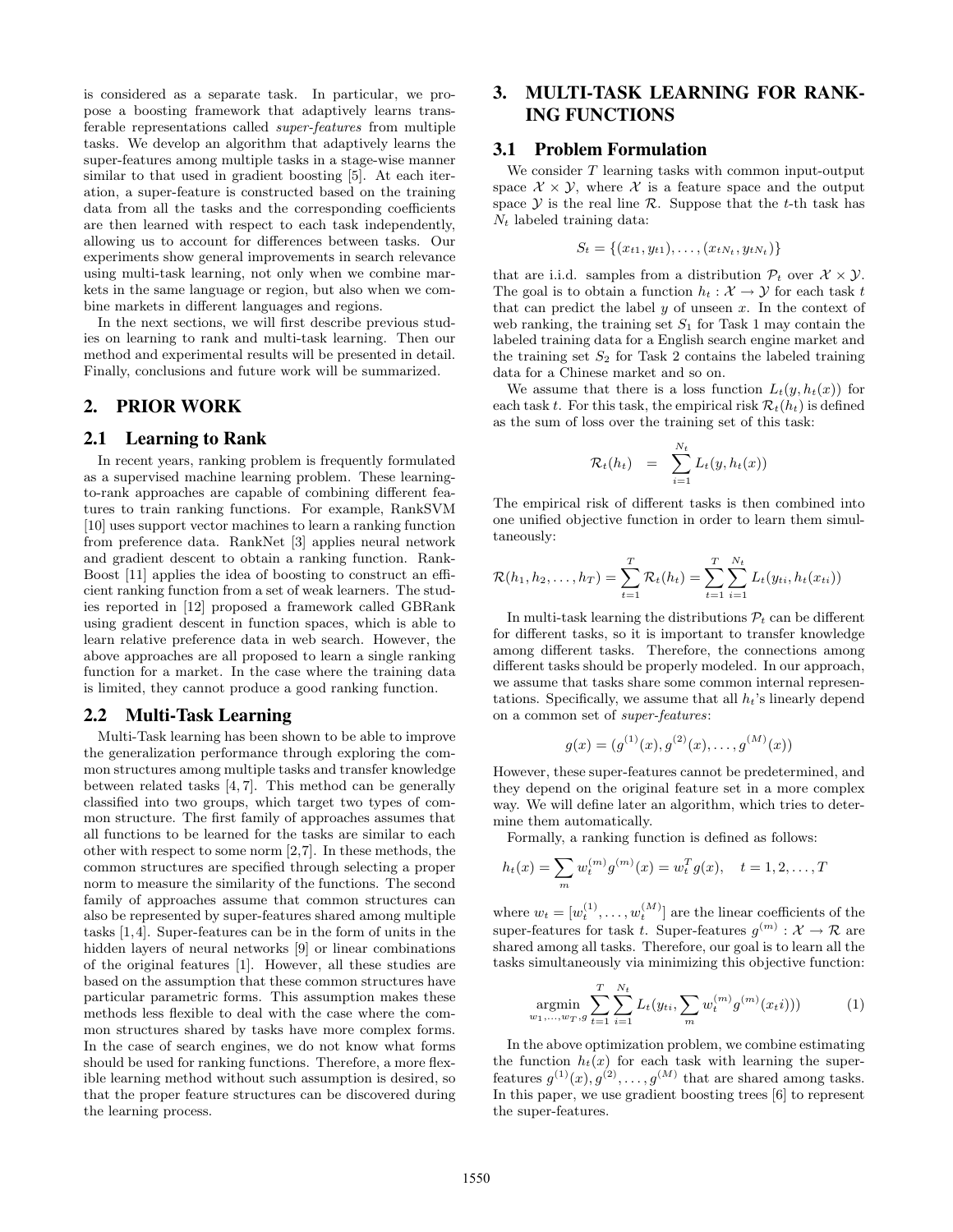# 3.2 A Multi-task Learning Algorithm

Our goal is to construct a function:

$$
h_t(x) = \sum_{m=1}^{M} w_t^{(m)} g^{(m)}(x)
$$

for each task t such that the objective function defined in Eqn (1) is minimized. Generally, it is difficult to optimize the problem in Eqn (1) directly. Therefore, we propose to learn the super-features  $g^{(m)}(x)$  and their coefficients  $w_t^{(m)}$ in a stage-wise manner, i.e. we first try to determine a superfeature according to all the training data, and then estimate the coefficient of the super-feature for each task. The two stages are performed iteratively until convergence.

More specifically, the super-feature  $g^{(m)}$  and its coefficient  $w_t^{(m)}$  at each iteration m are determined such that:

$$
(g^{(m)}, \{w_i^{(m)}\}) = \operatorname{argmin} \sum_{t} \mathcal{R}_t(h_t^{(m)} + w_t^{(m)} g^{(m)}) \tag{2}
$$

where  $h_t^{(m)}$  is the estimation from the previous iteration.

The problem in Eqn (2) can be solved through alternating optimization. The algorithm optimizes Eqn (2) by alternatively performing the following two steps. We first optimize Eqn (2) with respect to  $g^{(m)}$  with  $w_i^{(m)}$  fixed. Formally, we solve the following problem (step 1):

$$
g^{(m)} = \underset{g \in \mathcal{C}}{\operatorname{argmin}} \sum_{t} \mathcal{R}_t(h_t^{(m)} + w_t^{(m)}g) \tag{3}
$$

Then  $w_1^{(m)}, \ldots, w_T^{(m)}$  is obtained by optimizing Eqn (2) with  $g^{(m)}$  fixed. Since coefficient  $w_t^{(m)}$  depends on  $\mathcal{R}_t(h_t)$ , we can solve  $w_t^{(m)}$  with respect to each task respectively (step 2):

$$
w_t^{(m)} = \operatorname*{argmin}_w \mathcal{R}_t(h_t^{(m)} + wg^{(m)})
$$
(4)

In our case of learning to rank for a search engine, we use the squared loss  $L_t(y, \hat{y}) = (y - \hat{y})^2$ . Substitute  $L_t(y, \hat{y})$  into Eqn (1), we have the following Eqn:

$$
\underset{w_1,\ldots,w_T,g}{\text{argmin}} \sum_{t=1}^{T} \sum_{i=1}^{N_t} (y_{ti} - w_t^T g(x_{ti}))^2
$$
 (5)

Then the problem of Eqn (3) becomes:

$$
\operatorname{argmin}_{g \in \mathcal{C}} \sum_{t=1}^{T} \sum_{i=1}^{N_t} \left( y_{ti} - h_t^{(m)}(x_{ti}) - w_t^{(m)} g(x_{ti}) \right)^2
$$
\n
$$
= \operatorname{argmin}_{g \in \mathcal{C}} \sum_{t=1}^{T} \sum_{i=1}^{N_t} (w_t^{(m)})^2 \left( \frac{y_{ti} - h_t^{(m)}(x_{ti})}{w_t^{(m)}} - g(x_{ti}) \right)^2
$$

From the above equation, we can see that  $g^{(m)}$  is obtained by solving a weighted regression problem:  $g^{(m)}$  should fit the training data:

$$
\left\{ \left( x_{ti}, \frac{y_{ti} - h_t^{(m)}(x_{ti})}{w_t^{(m)}}, (w_t^{(m)})^2 \right) | t = 1, \dots, T, \quad i = 1, \dots, N_t \right\}
$$

in which the three elements are respectively the feature vector, the target value and the weight of training examples.

Once  $g^{(m)}$  has been estimated, the linear coefficients  $w_t^{(m)}$ can be determined by solving:

$$
w_t^{(m)} = \underset{w}{\text{argmin}} \sum_{i=1}^{N_t} \left( y_{ti} - h_t^{(m)}(x_{ti}) - w g_t^{(m)}(x_{ti}) \right)^2
$$

In this case, we have a closed form solution for  $w_t^{(m)}$ :

$$
w_t^{(m)} = \frac{\sum_{i=1}^{N_t} g_t^{(m)}(x_{ti})(y_{ti} - h_t^{(m)}(x_{ti}))}{\sum_{i=1}^{N_t} (g_t^{(m)}(x_{ti}))^2}
$$

In principle, any weighted regression algorithm can be applied to fit  $g^{(m)}$ . In this paper, we use gradient boosting trees as the base learner.

# 4. EXPERIMENTS

In the following series of experiments, we will examine the following questions: 1) We have several small search engine markets with limited training data. By exploring the training data within multi-task learning framework, can each market benefit from the common super-features extracted? 2) Can the transfer learning methodology be applied in the same manner to markets in the same language as well as in different languages?

### 4.1 Experimental setting

In order to test the approach on realistic data, we use data from a search engine in our experiments. Document relevance is judged by human editors. Human judgments are organized into sets: each set contains the judgments for around 1000 queries and their associated documents using corresponding relevance scores. Each query-document pair is represented by a feature vector, and features can be generalized into 3 types: 1) Query-based feature, which depends on the query only; 2) Document-based feature, which depends on the document only; 3) Query-document-based feature, which depends on the relations between the query and the document.

In our experiments, we consider 3 markets in two languages. For each task, we will use up to 4 sets of judgments as training data and another 2 sets of judgments as testing data. These sets are determined randomly. Here we use these data to test different scenarios by varying the number of training data sets: smaller tasks are simulated by using less training data and larger tasks are simulated by using more training data. A number of parameters, such as the number of trees and the number of nodes in each tree, are fixed according to our previous experience. In our experiments, we use DCG-5 [8] as our evaluation metric, t-test is also performed for statistical significance.

# 4.2 Combining different tasks

One of our goals of using multi-task learning is to create better ranking functions for multiple tasks when they have very limited training data. It is expected that the superfeatures learnt from the data of both tasks can better reflect the desired ranking functions than the features learnt for each task separately. In this series of tests, we use multitask learning on two groups of tasks: Task1 & Task2 in the same language, Task2 & Task3 in two different languages. In each run, we will use the same amount of training data from each task, from 1 to 4 sets of human judgments. Our goal is to see if the resulting ranking functions are better than the models trained separately on each task, and how the size of training data and the language differences impact on the learned ranking functions.

In Table 1 and 2, we show the results obtained by using the following models: Dedicated models (Ded): the models trained on data from the target task only; Combined